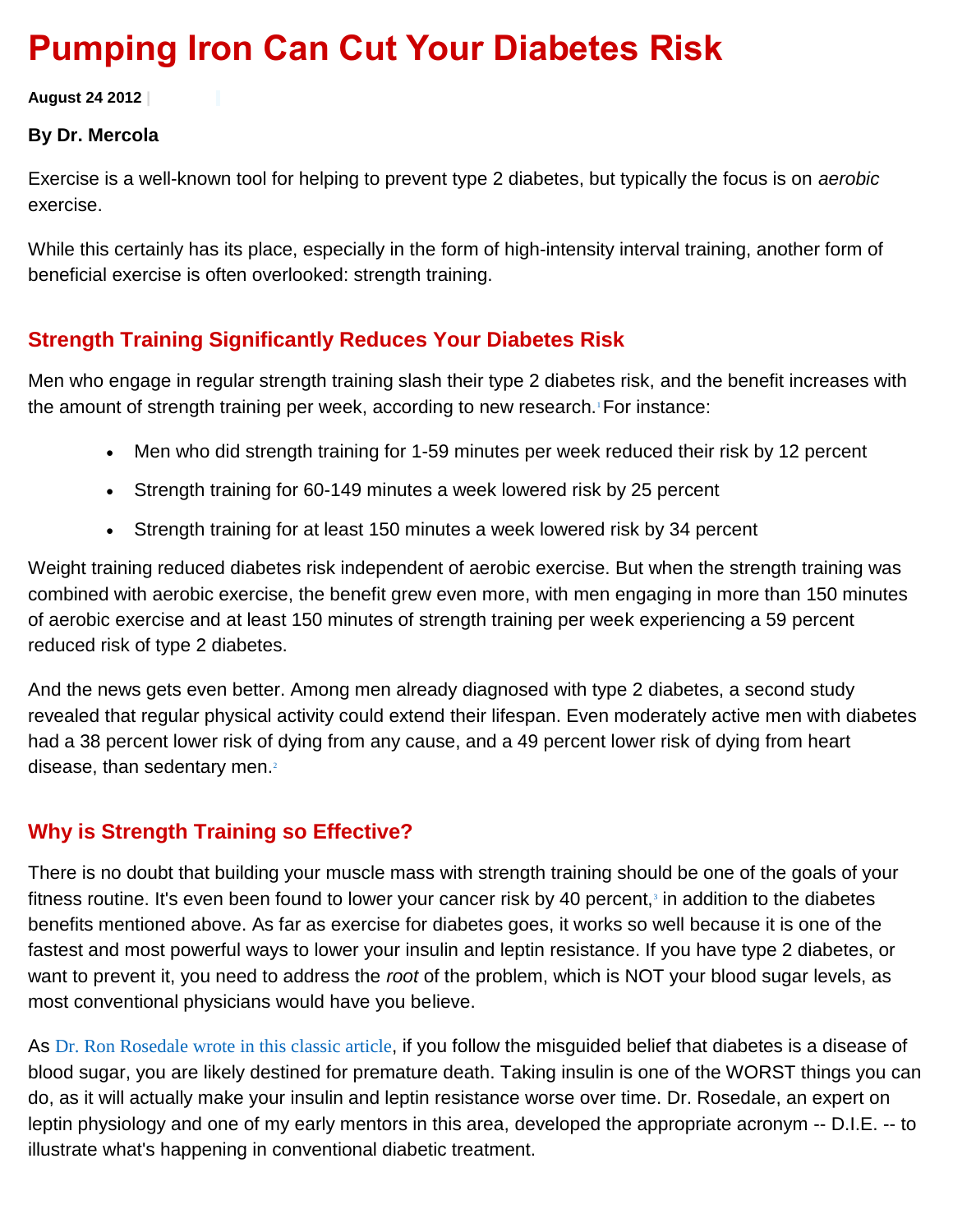### *Doctor Induced E[xacerbation](http://articles.mercola.com/sites/articles/archive/2005/08/16/doctors-cause-diabetics-to-die.aspx)*

Yes, most doctors make diabetes worse and accelerate the death process. I've explained the mechanics of insulin resistance and the role of leptin and insulin before, but let's review it again.

- Leptin is a hormone produced in your fat cells. One of [leptin's primary roles](http://articles.mercola.com/sites/articles/archive/2009/08/29/Fat-Hormone-Influences-Your-Motivation-to-Eat.aspx) is regulating your appetite and body weight. It tells your brain when to eat, how much to eat, and most importantly, when to stop eating. And leptin tells your brain what to do with the energy it has. *Leptin is largely responsible for the accuracy of insulin signaling and whether or not you become insulin resistant*.
- **Insulin**—Sugars and grains raise your blood sugar. When this happens, insulin is released to direct the extra energy into storage. A small amount is stored as a polysaccharide called glycogen, but the majority is stored as your main energy storage supply—fat. Insulin's major role is *not* to lower your blood sugar, but rather to store the extra energy for future times of need. Insulin's effect of lowering your blood sugar is merely a "side effect" of this energy storage process.
- **Insulin resistance:** Insulin resistance occurs when your body becomes resistant to the hormone insulin. Any time a cell is exposed to insulin it is going to become more insulin resistant. If you eat too many sugars and grains, it provokes insulin surges and every time you provoke an insulin surge it exposes your body to more insulin. Just like walking in a dark room where it is difficult to see, after awhile your vision accommodates, your pupils dilate and you can see much better. Similarly, when your body is exposed to excess insulin soon it no longer responds to it properly and becomes insulin resistant.

Exercise is one of the most effective ways to regain insulin sensitivity and reverse insulin resistance -- and this is true for both high-intensity aerobic *and* strength training workouts.

## **Weight Training Can be an Aerobic …** *and* **Anaerobic … Workout**

Research over the past several years has really revolutionized the way we look at exercise. Not only have researchers found that traditional aerobic exercise is one of the *least* effective forms of exercise, it's also one of the most time consuming, and could even be counterproductive. You're really getting the least amount of bang for your buck when you spend extended amounts of time running on a treadmill.

High-intensity interval training such as [Peak Fitness](http://fitness.mercola.com/sites/fitness/archive/2012/02/10/phil-campbell-interview.aspx), on the other hand, has consistently risen to the top as the most effective and efficient form of exercise.

While the fitness industry divides exercise into categories such as anaerobic, aerobic and cardiovascular training, fitness experts like [Dr. Doug McGuff](http://fitness.mercola.com/sites/fitness/archive/2012/01/06/dr-doug-mcguff-on-exercise.aspx) and [Phil Campbell](http://fitness.mercola.com/sites/fitness/archive/2012/02/10/phil-campbell-interview.aspx) point out that in order to actually access your cardiovascular system, you have to perform mechanical work with your muscle—and can do that on an elliptical machine, on weight training equipment, or using free-weights. So truly, weight training isn't *just* strength training, it's a cardiovascular workout.

To better understand this, you need to know that your heart has two different metabolic processes:

- 1. The aerobic, which require oxygen for fuel
- 2. The anaerobic, which do not require any oxygen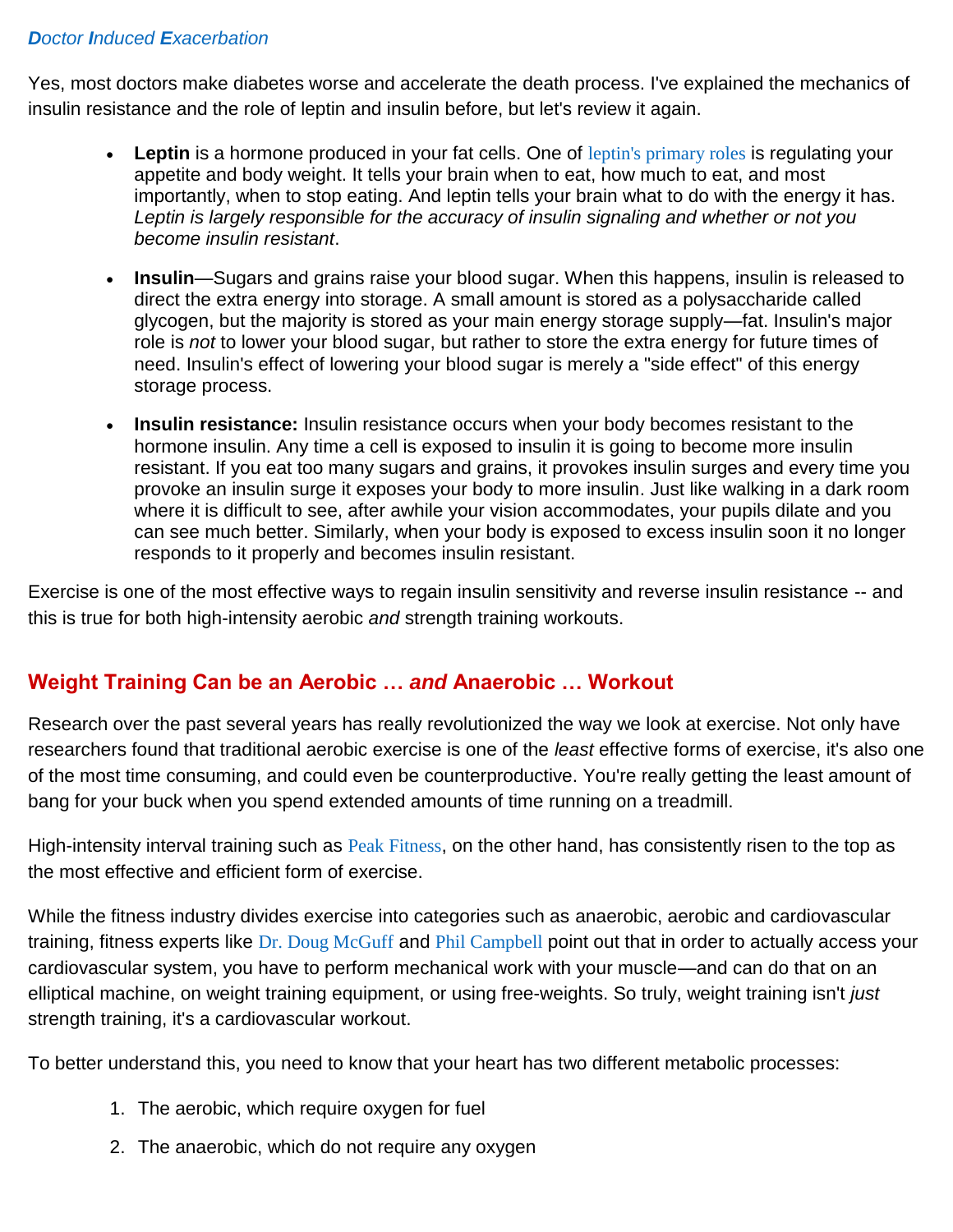Traditional strength training and cardio exercises work primarily the aerobic process. High-intensity interval training, such as Peak Fitness, on the other hand, work your aerobic AND your anaerobic processes, which is what you need for optimal cardiovascular benefits. You're actually getting MORE benefits from highintensity training than you do from aerobic/cardio, in a fraction of the time—all because you're utilizing your body as it was designed to be used.

Even more astounding, according to Dr. McGuff you only need *12 minutes* of Super-Slow type strength training *once a week* to achieve many of the same benefits as you would with Peak Fitness!

## **If You Have 12-15 Minutes, You Can Fit in a Phenomenal Strength-Training Workout**

There are many different ways you can go about lifting weights, but one version that seems to work well for many people is called Super-Slow Weight Training. By slowing everything down, you're actually turning it into a high-intensity exercise. The super-slow movement allows your muscle, at the microscopic level, to access the maximum number of cross-bridges between the protein filaments that produce movement in the muscle.

I recommend using four or five basic compound movements for your exercise set. One sample set could be:

- 1. Pull-down (or alternatively chin-up)
- 2. Chest press
- 3. Compound row (A pulling motion in the horizontal plane)
- 4. Overhead press
- 5. Leg press or squat

These exercises can be done using either free weights or machines. The benefit of using a quality machine is that it will allow you to focus your mind on the effort, as opposed to on the movement. Select a weight that is light enough so you can do at least eight repetitions, but heavy enough so you can't do more than 12. If you can squeeze out more than a dozen reps, then switch to a heavier weight.

Here's a general summary of how to perform each exercise:

- 1. Begin by lifting the weight *as slowly and gradually as you can*. In the video below, I demonstrate doing this with a four-second positive and a four-second negative, meaning it takes four seconds, or a slow count to four, to bring the weight up, and another four seconds to lower it. (When pushing, stop about 10 to 15 degrees before your limb is fully straightened; smoothly reverse direction)
- 2. *Slowly* lower the weight back down to the slow count of four
	- Repeat until exhaustion, which should be around four to eight reps (once you reach exhaustion, don't try to heave or jerk the weight to get one last repetition in. Instead, just keep trying to produce the movement, even if it's not 'going' anywhere, for another five seconds or so. If you're using the appropriate amount of weight or resistance, you'll be able to perform four to eight repetitions)